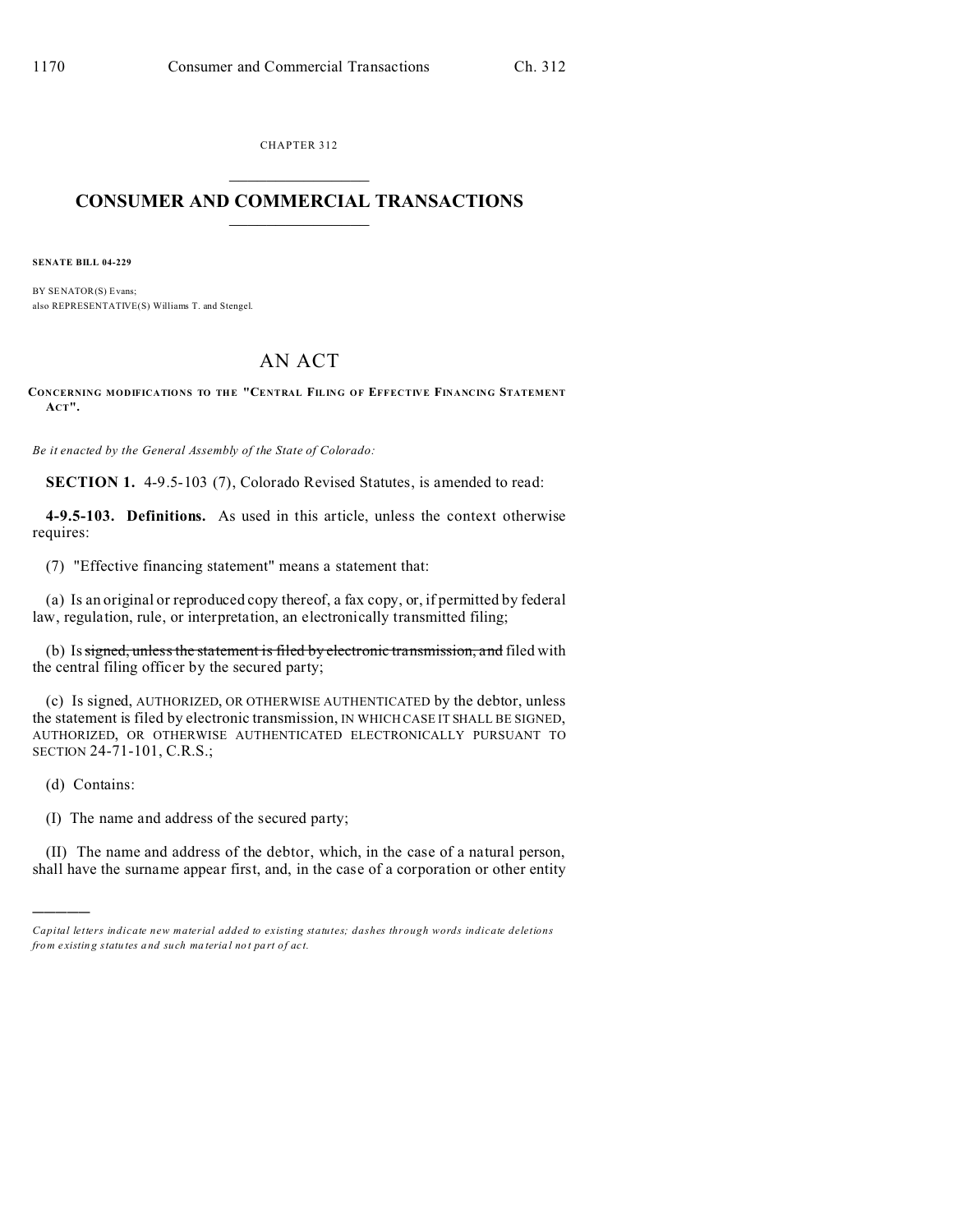not a natural person, shall have the name appear beginning with the first word or character not an article or punctuation mark;

(III) The social security number of the debtor or, in the case of a debtor doing business other than as an individual, the federal internal revenue service taxpayer identification number of such debtor;

(IV) A description of the farm products by categories included in subsection (8) of this section subject to the security interest created by the debtor including: The amount of such products, unless all of a particular farm product is subject to the particular security interest; identification of each county, utilizing the county code or other numeric method of identification used to identify the county established by the central filing officer; where the farm product is produced or stored or to be produced or to be stored; and the crop year, unless every crop year for the duration of the effective financing statement is subject to the particular security interest;

(V) Further details of the farm product subject to the security interest if needed to distinguish it from other farm products owned by the same person but not subject to the particular security interest; and

(VI) Such other additional information as the central filing officer may require to comply with section 1324 7 U.S.C. SEC. 1631 of the federal "Food Security Act of 1985", or to more effectively carry out the purposes of this article.

(e) Shall be amended in writing within three months after any material change. similarly signed, and filed to reflect material changes. Such amendment and material change shall be signed, AUTHORIZED, OR OTHERWISE AUTHENTICATED AND FILED WITH THE CENTRAL FILING OFFICER by the secured party, and if such amendment is filed electronically BY ELECTRONIC TRANSMISSION, it shall be signed, AUTHORIZED, OR OTHERWISE AUTHENTICATED electronically, pursuant to section 24-71-101, C.R.S. However, if the security interest is terminated as to one or more of the farm products shown on the filed effective financing statement and the effective financing statement is to remain effective as to one or more other farm products, an amendment shall be filed showing such partial termination within thirty days after termination of such security interest, and if the affected secured party fails to file an amendment showing such partial termination within the thirty-day period, he shall be liable to the debtor for one hundred dollars, and, in addition, for any loss caused to the debtor by such failure THE SECURED PARTY SHALL, WITHIN THIRTY DAYS AFTER SUCH PARTIAL TERMINATION, FILE AN AMENDMENT REFLECTING SUCH PARTIAL TERMINATION WITH THE CENTRAL FILING OFFICER. SUCH AMENDMENT SHALL BE SIGNED, AUTHORIZED, OR OTHERWISE AUTHENTICATED BY THE SECURED PARTY, AND IF SUCH AMENDMENT IS FILED BY ELECTRONIC TRANSMISSION, IT SHALL BE SIGNED, AUTHORIZED, OR OTHERWISE AUTHENTICATED ELECTRONICALLY, PURSUANT TO SECTION 24-71-101, C.R.S. IF THE AFFECTED SECURED PARTY FAILS TO FILE AN AMENDMENT REFLECTING SUCH PARTIAL TERMINATION WITHIN THE THIRTY-DAY PERIOD, THE SECURED PARTY SHALL BE LIABLE TO THE DEBTOR FOR FIVE HUNDRED DOLLARS, AND, IN ADDITION, FOR ANY LOSS CAUSED TO THE DEBTOR BY SUCH FAILURE.

(f) Remains effective for a period of five years from AFTER the date of filing, subject to extensions for additional five-year periods by filing a ONE OR MORE continuation statement before the expiration of the applicable five-year period, as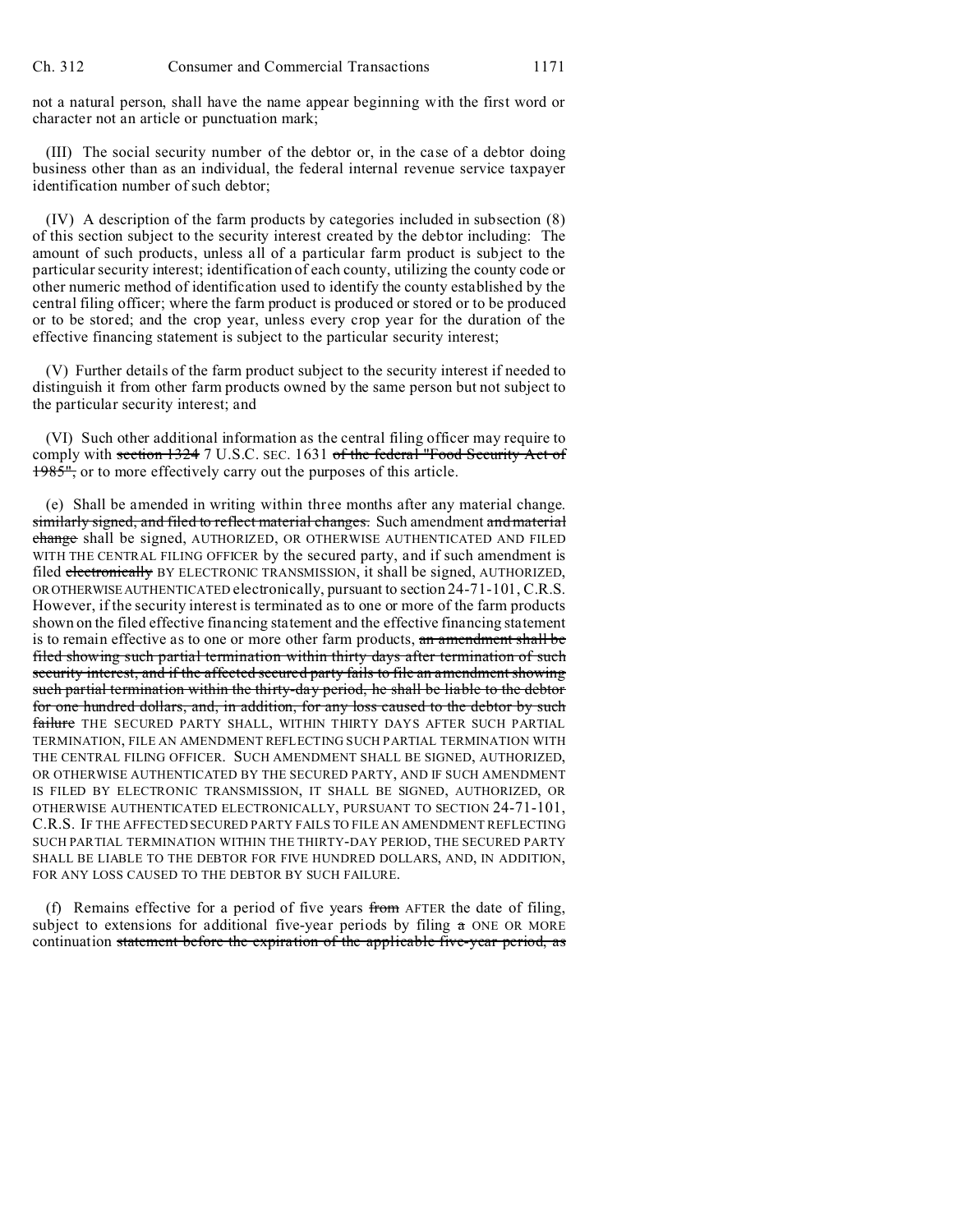provided STATEMENTS in ACCORDANCE WITH section 4-9.5-106;

(g) Lapses on either the expiration of the effective period of the statement or the filing of a notice of termination signed by the secured party that the statement has terminated, whichever occurs first, as provided in section 4-9.5-107;

(h) May, for any given debtor, cover more than one farm product located in more than one county;

(i) May cover more than one debtor; or one trade or assumed name of one debtor;

(j) Is accompanied by the requisite filing fee, established pursuant to section 4-9-525;

(k) Is on a form prescribed by the central filing officer; and

(l) Substantially complies with the requirements of this subsection (7) even though it contains minor errors that are not seriously misleading.

**SECTION 2.** 4-9.5-104 (5) (a), Colorado Revised Statutes, is amended to read:

**4-9.5-104. Central filing system.** (5) (a) The lists as identified pursuant to subsection (3) of this section shall be distributed by the central filing officer and shall reflect all then effective filings EFFECTIVE AS OF THE DATE STATED ON THE LIST, and shall be in writing or printed and shall also be stored in computer-readable form. The central filing officer shall determine the frequency with which the lists identified pursuant to subsection (3) of this section shall be distributed. Such lists may be distributed on an annual basis with three quarterly cumulative supplements or more frequent supplements as determined by the central filing officer reflecting all new filings, changes, and terminations since the last list, if it is cost-effective, requested by registered buyers, and permitted by applicable federal law. The central filing officer shall also provide for the distribution of the lists in direct computer access form and establish reasonable fees therefor pursuant to subsection (8) of this section. The central filing officer may also develop other forms in which to distribute lists and establish fees therefor pursuant to subsection (8) of this section. The lists shall be distributed by first-class mail, postage prepaid. A registrant is deemed to be registered only as to those products, counties, and crop years for which the registrant requests a list. If the name of the seller of a farm product is not on a list requested and received by a registrant, the registrant shall have no liability under this article except as to those farm products for which the registrant has received direct notification of the existence of security interests pursuant to sections 1324 7 U.S.C. SEC. 1631 (e) (1) and (g) (2) (A). of the federal "Food Security Act of 1985". The registrant may rely on the representation of the seller as to the seller's identity, so long as the reliance is in good faith.

**SECTION 3.** 4-9.5-107 (2) (a) (I), Colorado Revised Statutes, is amended to read:

**4-9.5-107. Notice of termination.** (2) (a) The notice of termination of an effective financing statement shall: